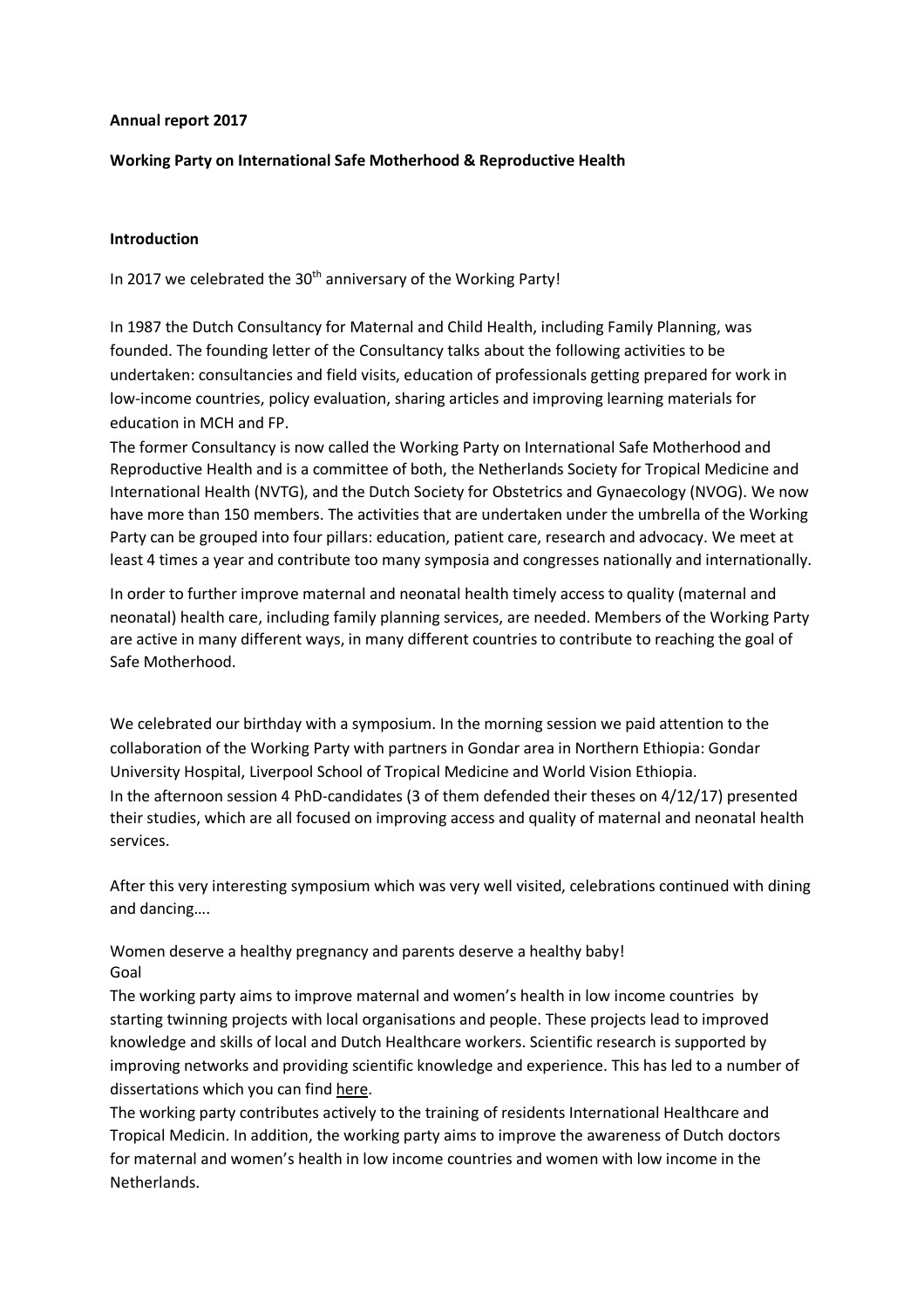## **Advisory Board**

The ISM & RH has a firm body of knowledge. Almost every member of the working party has working experience in low income countries, many of them are also active in the field of science and education. Members of the ISM & RH can contribute ideas and give advice about founding and developing projects worldwide. Some members supervise students and/or residents International Healthcare and Tropical Medicin in their PhD trajects.

In 2017 the members of the Board were: Jelle Stekelenburg (chairman), Mimosa Bruinooge (secretary), Jeroen van Dillen (treasurer), Jos van Roosmalen (member), Thomas van den Akker (member, education) Anke Heitkamp (member, website en public relations), Marcus Rijken (member, research) and Heleen Beekhuizen (member). Jos van Roosmalen resigned after 30 years of uninterrupted board membership. He was honoured during the symposium on  $1<sup>st</sup>$  December.

More information on page 3 and 4.

## **Activities 2017**

Working Party meetings

## 15-02-2017 Gouda

- Strategies for foetal monitoring in low and middle income countries with a focus on Zanzibar – Natasha en Marieke
- Coolfinity Bringing cooling where isn't yet Maarten ten Houten, ingenieur uit Delft. http://www.coolfinity.com/

# 17-05-2017 Assen

- Introduction to the Dutch Knowledge Platform on SRHR and HIV Kimberley Meijers, Bianca Introduction about Share-Net, a knowledge platform, financed by ministery of foreign affairs. Located at KIT, Amsterdam.
- KNOV International, Working party on international safe motherhood and reproductive health by Lieselotte Kweekel

# 20-09-2017 Utrecht

- Collaboration project Gondar Ethiopia, update and discussion–Myrrith Hulsbergen
- Classification of maternal deaths: where does the chain of events start? Lancet

publication sept 2017 - Thomas van den Akker

- Analysis of Caesarean Sections using the Robson Ten Group Classification

System in Hiwot Fana Specialized University Hospital, eastern Ethiopia-

Ingeborg Koopmans, Olga Pijpers, Myrthe, Myrne

- Opticlip by Douwe Verkuyl; a device placed during C-section for contraception

### Werkgroepenoverleg NVTG on the 26th of January 2017 (visited by Mimosa)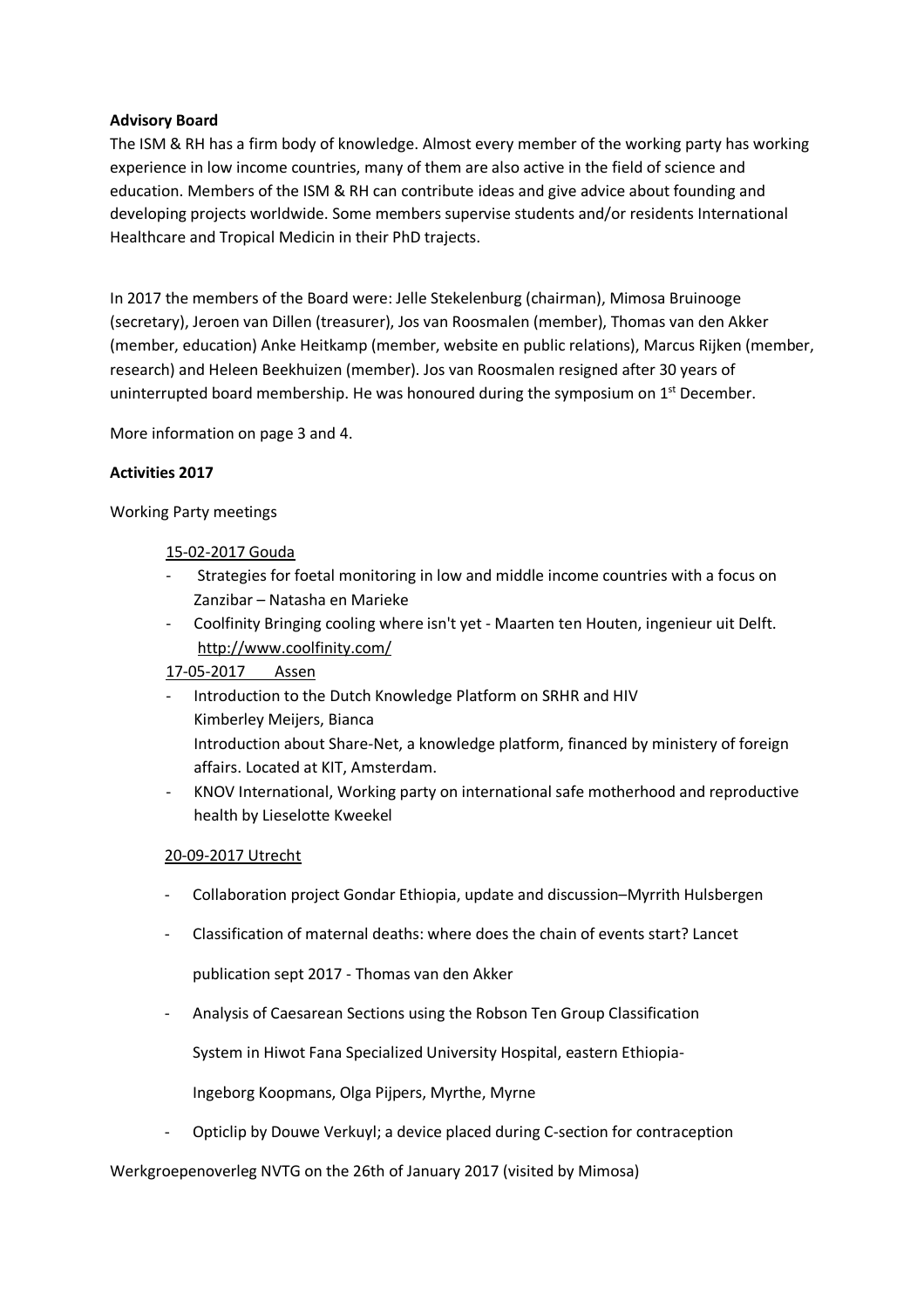Board meeting 07-10-2017; we introduced Myrrith to our Board.

## **Education**

Education day for doctors of international health and tropical medicine was a big success. Location: LUMC

### **Research**

*Friday December 1st, 2017, the 30<sup>th</sup> anniversary of the Working Party for International Safe* Motherhood and Reproductive Health (www.safemotherhood.nl), and *Monday December 4th, 2017,* when three candidates (Sharon Kibwana, Tegbar Yigzaw and Firew Ayalew) have defended their PhD theses at the VU University, this was part of a wonderful collaboration between Jhpiego, the VU Athena Institute, Groningen University and the Working Party.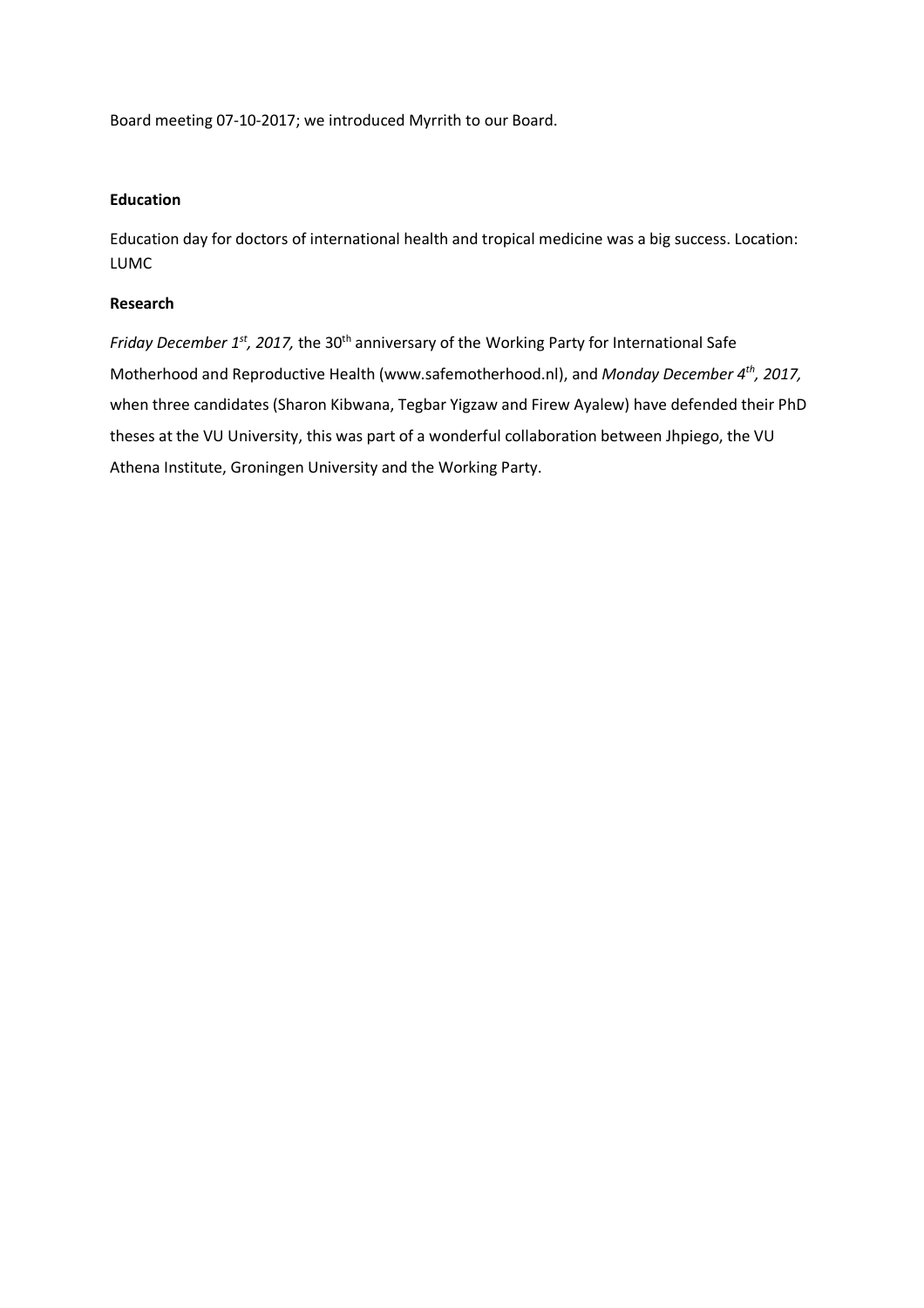